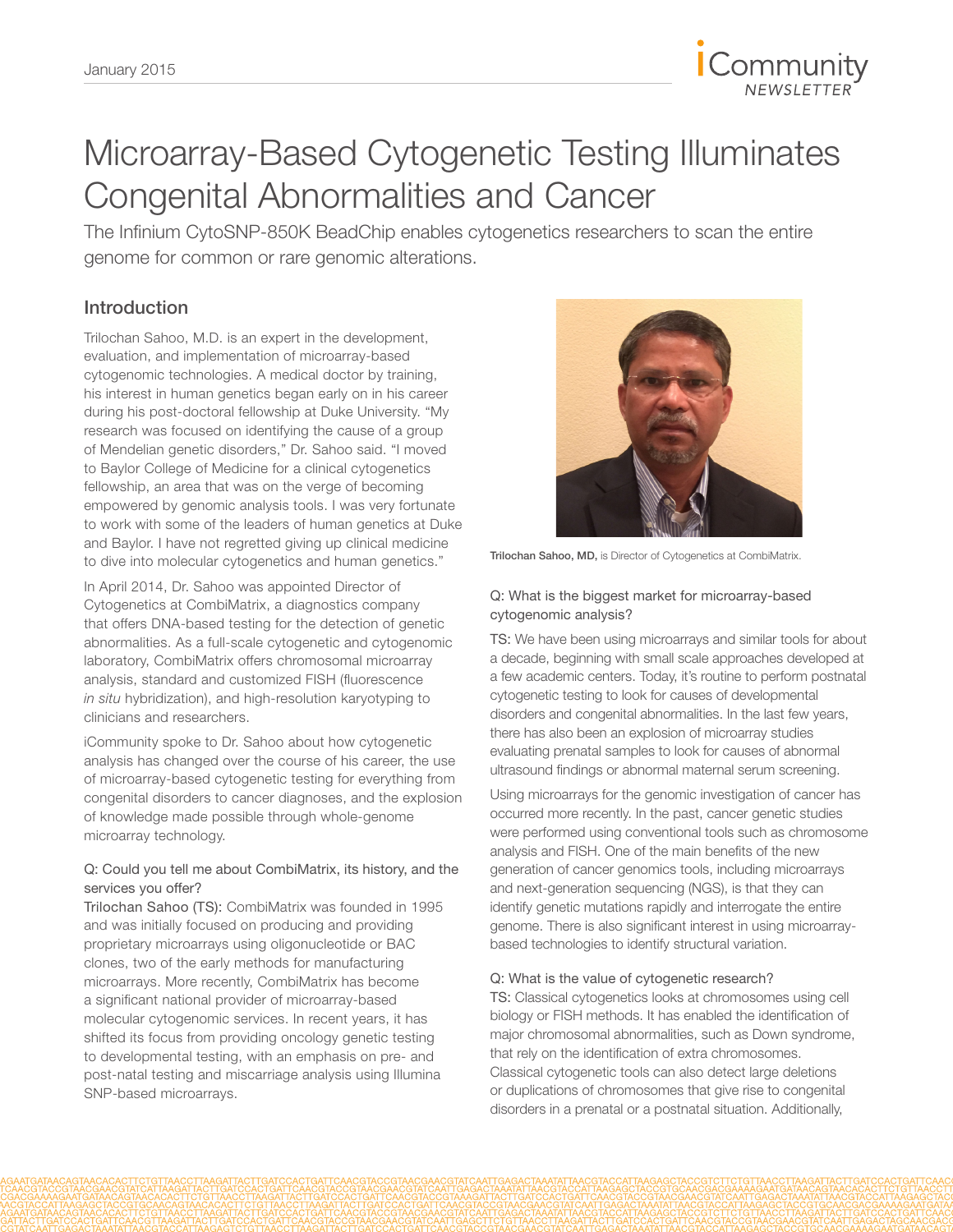these tools can detect recurrent gross chromosomal abnormalities, many of which are known to contribute to the evolution of malignant disorders, such as variety of cancers. They've also enabled us to study cancer progression.

Microarrays have greatly improved the ease with which we can evaluate the entire genome. They've enabled us to identify abnormalities or genomic imbalances at a high resolution and at a scale that we couldn't imagine a few years ago.

"Now that we have whole-genome tools such as microarrays and NGS, we can analyze the entire genome from a few malignant cells at a resolution that allows us to identify abnormalities and look for rearrangements with a very high degree of precision. "

Q: How has cytogenetic analysis changed recently? TS: We knew that genetic changes in cancer happen, particularly chromosomal rearrangements and loss or amplification of specific genes. However, we didn't realize the nature, variety, and magnitude of these abnormalities. That's because the traditional tools, such as chromosome analysis and FISH, could only identify large or major abnormalities.

Now that we have whole-genome tools such as microarrays and NGS, we can analyze the entire genome from a few malignant cells at a resolution that allows us to identify abnormalities and look for rearrangements with a very high degree of precision. It's now quite easy to identify recurrent actionable abnormalities. In fact, we often identify multiple abnormalities when we analyze cancer samples with these tools. We are now slowly trying to understand what fraction or subsets of these abnormalities are truly actionable.

With microarrays, we can scan the entire genome and find a link to the phenotype in a significant fraction of samples. There are a few things that we still cannot define or identify with microarrays, such as balanced rearrangements. In balanced rearrangements, all genetic information is present in the right amount, just in a different order or in the wrong location. Fortunately, balanced rearrangements, more often than not, actually do not lead to a phenotypic abnormality.

#### Q: What are FFPE samples and what makes them difficult to work with?

TS: Formalin fixed and paraffin embedded (FFPE) is the usual method of preserving tissue that is acquired by surgical methods or biopsy. It's the common way of processing cancer samples, particularly solid tumors. During sample processing,

there is significant denaturation and degradation of the DNA, which makes retrieving good quality, high-molecular weight DNA a challenge.

The good news is that companies like Illumina have addressed this challenge and have developed sample preparation solutions that allow some degree of repair of this damaged DNA. Illumina sample preparation kits and workflows enable us to obtain adequate amounts of quality DNA in a high fraction of FFPE samples so we are able to perform the downstream analysis. Over the years, we have perfected the processing and extraction of DNA from FFPE samples to perform microarray analysis using the Illumina CytoSNP BeadChip platform.

#### Q: Which CytoSNP BeadChip are you using and what does it enable you to assay?

TS: The CytoSNP-850K BeadChip is a whole-genome microarray. CombiMatrix actually contributed to its design, along with a consortium of cytogenetic labs. The CytoSNP-850K BeadChip is composed of 850,000 empirically selected single nucleotide polymorphisms (SNPs), which cover the entire genome at a high density. It has enriched coverage for over 3,000 genes of known cytogenetic relevance in both constitutional and cancer applications. It allows us to identify copy number changes, such as deletions or duplications at 20 kb (20,000 base pairs) or more, which is very high resolution.

"Illumina sample preparation kits and workflows enable us to obtain adequate amounts of quality DNA in a high fraction of FFPE samples so we are able to perform the downstream analysis."

Q: How well does it cover genes of cytogenetic interest? TS: Because there was significant contribution from a group of cytogenetics labs and clinical geneticists, I think there is very good coverage. The CytoSNP-850K BeadChip is a great microarray for cytogenomics. It covers those parts of the genome that we know undergo recurrent alterations leading to genetic disorders, as well as the rest of the genome that we're still studying and discovering. The resolution that the CytoSNP-850K array provides for the entire genome has allowed us to easily identify the well-known deletions and duplications. Over the last few years, tools such as CytoSNP-850K BeadChip have also enabled the identification of a whole series of new syndromic disorders.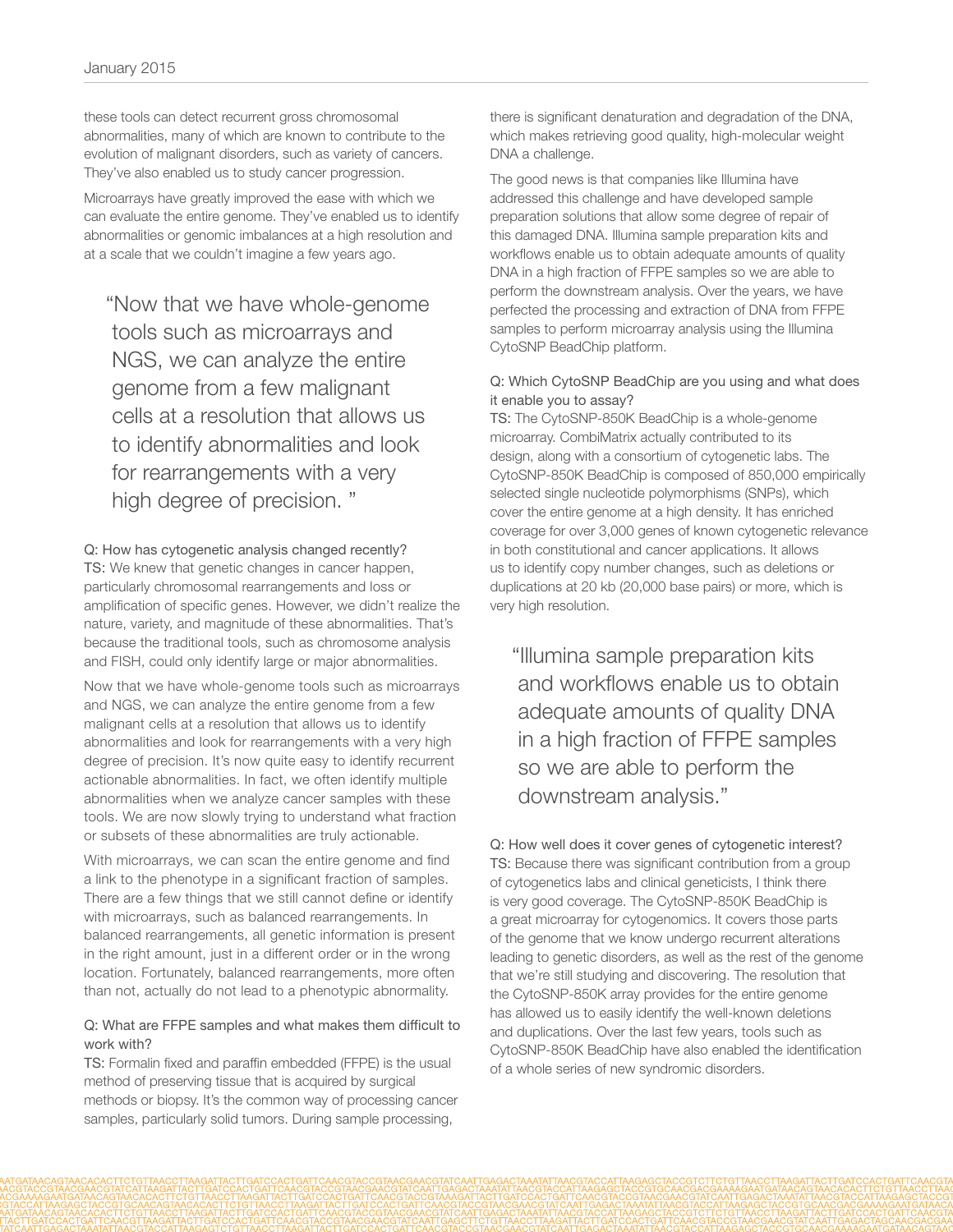#### Q: What types of abnormalities do you see in cancer samples?

TS: We basically have to redefine our concepts of how much genomic alteration happens when there is a malignant transformation that gives rise to a specific cancer. This realization is causing clinicians to re-examine how they should manage patients with these cancers. This is because when there are multiple abnormalities occurring in a cancer, the traditional therapeutic regimens that are followed often might not work.

"Arrays such as the CytoSNP-850K BeadChip have enabled us to discover phenotype links in a high fraction of samples and have been of huge advantage in research, leading to an explosion in our knowledge about the genetic basis of cancer and other diseases."

### Q: How has the quality of the CytoSNP-850K data helped your lab?

TS: The CytoSNP-850K BeadChip is an excellent platform to scan the entire genome for common or rare genomic alterations. Arrays such as the CytoSNP-850K BeadChip have enabled us to discover phenotype links in a high fraction of samples and have been of huge advantage in research, leading to an explosion in our knowledge about the genetic basis of cancer and other diseases. From a basic biology perspective, we are slowly beginning to understand different pathways and how the loss or gain of some genes affects growth and evolution of the physical parts of the body, or the brain.